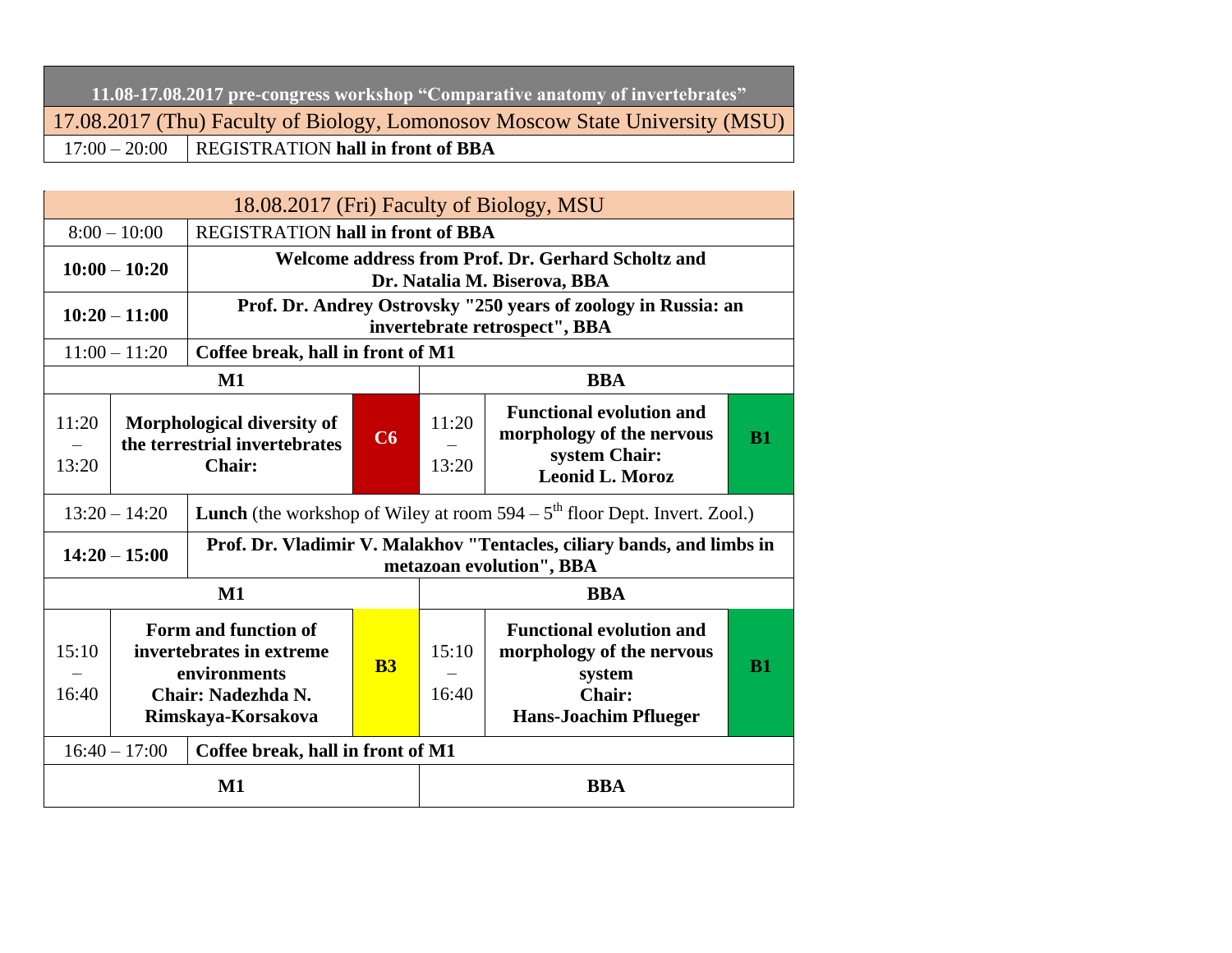| 17:00<br>18:30 |                 | Form and function of<br>invertebrates in extreme<br>environments<br><b>Chair: Brett Gonzalez</b> | B <sub>3</sub> | 17:00<br>—<br>18:30 | <b>Functional evolution and</b><br>morphology of the nervous<br>system<br><b>Chair:</b><br><b>Hans-Joachim Pflueger</b> | <b>B1</b> |
|----------------|-----------------|--------------------------------------------------------------------------------------------------|----------------|---------------------|-------------------------------------------------------------------------------------------------------------------------|-----------|
|                | $18:45 - 19:00$ |                                                                                                  |                |                     | <b>Group Photo at the stairs of the Faculty entrance</b>                                                                |           |
|                | $19:00 - 19:10$ |                                                                                                  |                |                     | <b>Reinhard Rieger Award</b> at the stairs of the right entrance of Faculty of<br>Biology, MSU                          |           |
|                | $19:10 - 19:20$ |                                                                                                  |                |                     | <b>Award of Financial Support for young researchers</b>                                                                 |           |
|                | $19:20 - 19:30$ |                                                                                                  |                |                     | <b>Memorial words about Rick Harrison</b>                                                                               |           |
|                | $19:30 - 22:00$ |                                                                                                  |                |                     | Welcome Party (hall of the right entrance of Faculty of Biology, MSU)                                                   |           |

|                | 19.08.2017 (Sat) Faculty of Biology, MSU                                                |                                   |  |                |                                                                                                                                     |                    |  |
|----------------|-----------------------------------------------------------------------------------------|-----------------------------------|--|----------------|-------------------------------------------------------------------------------------------------------------------------------------|--------------------|--|
|                | $09:00 - 09:40$                                                                         |                                   |  |                | Prof. Dr. Leonid L. Moroz "Origins and Parallel Evolution of Neural<br>Systems across Metazoa: From Ctenophora to Cephalopoda", BBA |                    |  |
|                |                                                                                         | M1                                |  |                | <b>BBA</b>                                                                                                                          |                    |  |
| 09:50<br>11:50 | <b>Advanced Microscopy and</b><br>D<br><b>Morphology</b><br><b>Chair: Julia Sigwart</b> |                                   |  | 09:50<br>11:50 | <b>Minute metazoans: Little</b><br>pigeons can carry great<br>messages<br>Chair: Vladimir V. Yushin,<br><b>Alexei V. Tchesunov</b>  | $\mathsf{\Gamma}1$ |  |
|                | $11:50 - 12:10$                                                                         | Coffee break, hall in front of M1 |  |                |                                                                                                                                     |                    |  |
|                |                                                                                         | $\mathbf{M1}$                     |  |                | <b>BBA</b>                                                                                                                          |                    |  |
| 12:10<br>14:25 | The genomic basis for<br>A3<br>morphological evolution<br><b>Chair: Andreas Hejnol</b>  |                                   |  | 12:10<br>14:25 | <b>Minute metazoans: Little</b><br>pigeons can carry great<br>messages<br>Chair: Alexei V. Tchesunov,<br>Alexei A. Polilov          | $\mathsf{\Gamma}1$ |  |
|                | $14:25 - 15:30$                                                                         | Lunch                             |  |                |                                                                                                                                     |                    |  |
|                | M1                                                                                      |                                   |  |                | <b>BBA</b>                                                                                                                          |                    |  |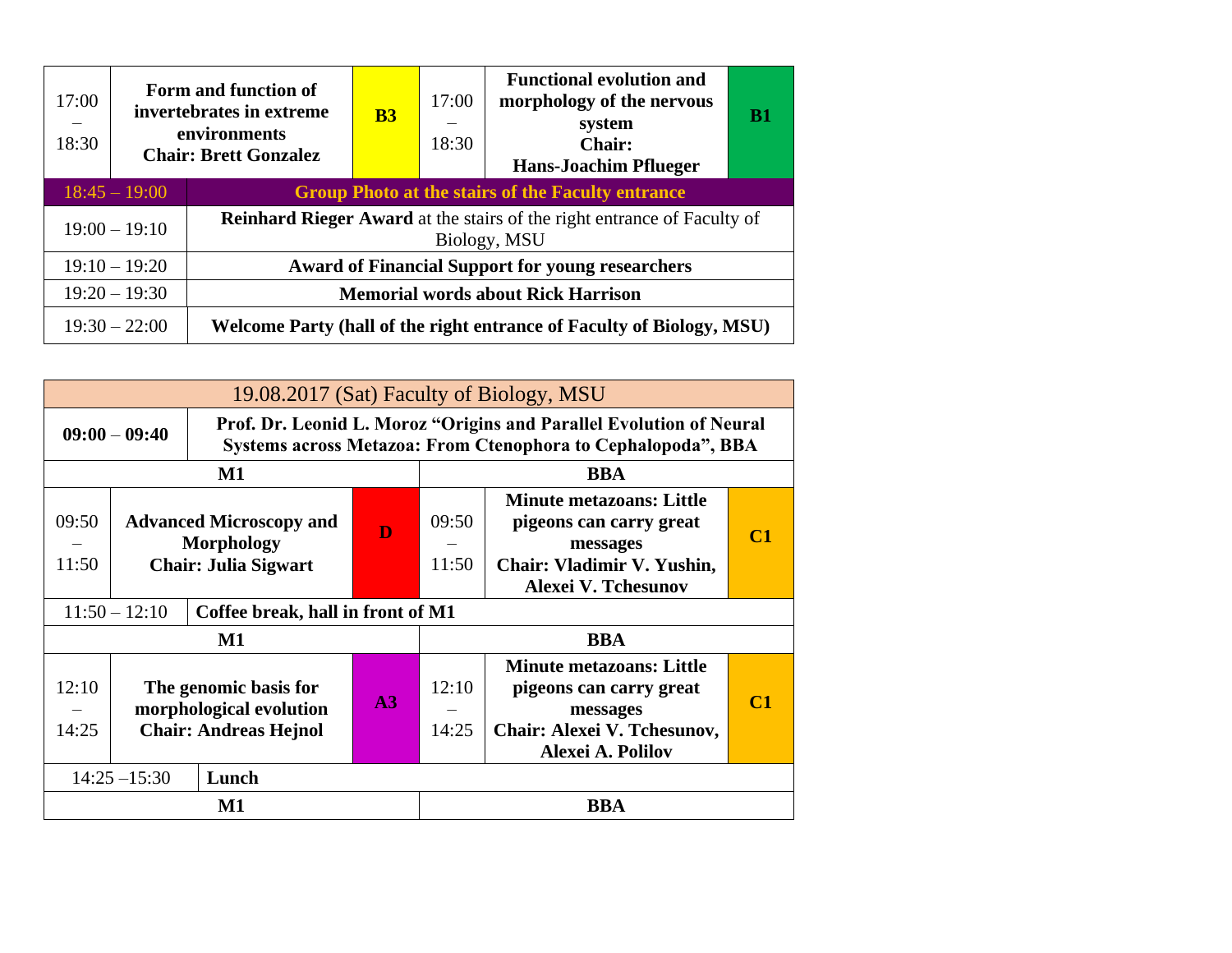| 15:30<br>17:30                                                                                                                                                                    | <b>Modular organization in</b><br>invertebrates: comparative<br>morphological and<br>functional analysis of<br>superorganisms<br><b>Chair: Igor A. Kosevich</b> |  | B2 | 15:30<br>17:30 | <b>Structure of Parasitic</b><br><b>Invertebrates: Plasticity,</b><br><b>Adaptation, Evolution</b><br><b>Chair: David Bruce Conn</b> | C2 |
|-----------------------------------------------------------------------------------------------------------------------------------------------------------------------------------|-----------------------------------------------------------------------------------------------------------------------------------------------------------------|--|----|----------------|--------------------------------------------------------------------------------------------------------------------------------------|----|
| $17:30 - 17:50$<br>Coffee break, hall in front of M1                                                                                                                              |                                                                                                                                                                 |  |    |                |                                                                                                                                      |    |
|                                                                                                                                                                                   | $\mathbf{M1}$                                                                                                                                                   |  |    |                | <b>BBA</b>                                                                                                                           |    |
| <b>Modular organization in</b><br>invertebrates: comparative<br>17:50<br>morphological and<br>functional analysis of<br>19:05<br>superorganisms<br><b>Chair: Igor A. Kosevich</b> |                                                                                                                                                                 |  |    |                |                                                                                                                                      |    |

| 20.08.2017 (San) Faculty of Biology, MSU                                                                                                                  |                 |                                                                                                                       |                |                                                                                                                                                     |                                                                                                                                                      |                |
|-----------------------------------------------------------------------------------------------------------------------------------------------------------|-----------------|-----------------------------------------------------------------------------------------------------------------------|----------------|-----------------------------------------------------------------------------------------------------------------------------------------------------|------------------------------------------------------------------------------------------------------------------------------------------------------|----------------|
|                                                                                                                                                           | $09:00 - 09:40$ |                                                                                                                       |                |                                                                                                                                                     | Prof. Dr. Peter Robin Hiesinger "Morphogenesis of Brain Wiring in<br>Drosophila", BBA                                                                |                |
|                                                                                                                                                           |                 | $\mathbf{M1}$                                                                                                         |                |                                                                                                                                                     | <b>BBA</b>                                                                                                                                           |                |
| <b>Morphological diversity</b><br>09:50<br>and evolution in freshwater<br>C <sub>3</sub><br>and marine environment<br>11:20<br><b>Chair: Alexey Kotov</b> |                 |                                                                                                                       | 09:50<br>11:20 | <b>Embryonic and larval</b><br>development of<br>invertebrates: comparative<br>morphology meets new<br>technologies<br><b>Chair: Yulia A. Kraus</b> | C <sub>4</sub>                                                                                                                                       |                |
| $11:20 - 11:40$                                                                                                                                           |                 | Coffee break, hall in front of M1                                                                                     |                |                                                                                                                                                     |                                                                                                                                                      |                |
|                                                                                                                                                           |                 | $\mathbf{M1}$                                                                                                         |                |                                                                                                                                                     | <b>BBA</b>                                                                                                                                           |                |
| 11:40<br>13:10                                                                                                                                            |                 | <b>Morphological diversity</b><br>and evolution in freshwater<br>and marine environment<br><b>Chair: Alexey Kotov</b> | C <sub>3</sub> | 11:40<br>13:10                                                                                                                                      | <b>Embryonic and larval</b><br>development of<br>invertebrates: comparative<br>morphology meets new<br>technologies<br><b>Chair: Carmen Andrikou</b> | C <sub>4</sub> |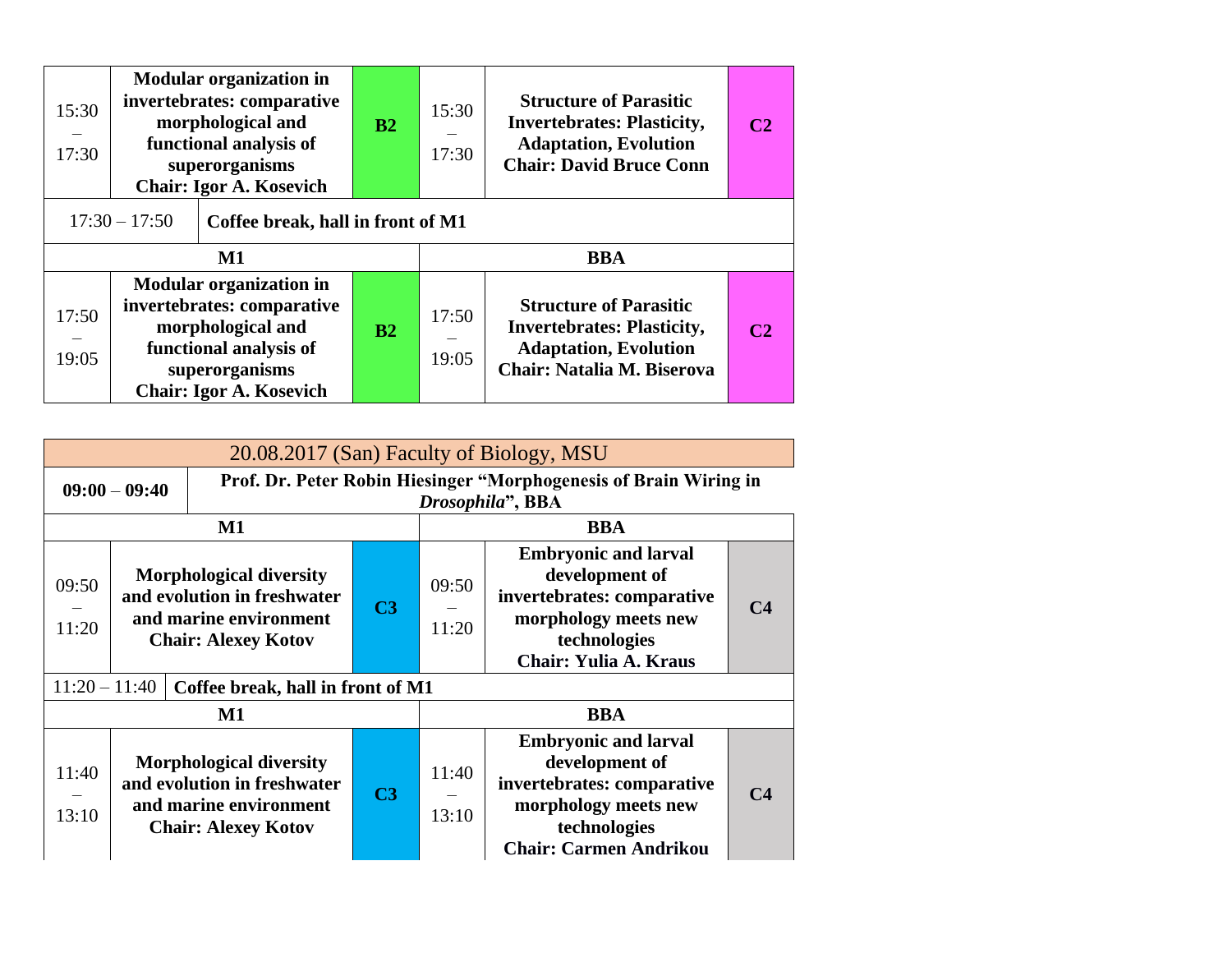|                 |                                                                                                                                            | $13:10 - 14:10$ Lunch             |                |                |                                                                                                                                                      |                |
|-----------------|--------------------------------------------------------------------------------------------------------------------------------------------|-----------------------------------|----------------|----------------|------------------------------------------------------------------------------------------------------------------------------------------------------|----------------|
|                 | $\mathbf{M1}$                                                                                                                              |                                   |                |                | <b>BBA</b>                                                                                                                                           |                |
| 14:10<br>15:40  | <b>Morphological diversity</b><br>and evolution in freshwater<br>and marine environment<br><b>Chair: Viatcheslav N.</b><br><b>Ivanenko</b> |                                   | C <sub>3</sub> | 14:10<br>15:40 | <b>Embryonic and larval</b><br>development of<br>invertebrates: comparative<br>morphology meets new<br>technologies<br><b>Chair: Viktor Starunov</b> | C <sub>4</sub> |
| $15:40 - 16:40$ |                                                                                                                                            |                                   |                |                | Posters Session, hall in front of BBA, passage between BBA and M1                                                                                    |                |
| $16:40 - 17:00$ |                                                                                                                                            | Coffee break, hall in front of M1 |                |                |                                                                                                                                                      |                |
|                 |                                                                                                                                            |                                   |                |                | Excursion to the Main building of MSU                                                                                                                | group 1        |
| $17:00 - 20:00$ |                                                                                                                                            |                                   |                |                | Excursion to the Zoological Museum                                                                                                                   | group 2        |

|                 | 21.08.2017 (Mon) Faculty of Biology, MSU                                                             |                                   |    |                |                                                                                                                                          |               |  |
|-----------------|------------------------------------------------------------------------------------------------------|-----------------------------------|----|----------------|------------------------------------------------------------------------------------------------------------------------------------------|---------------|--|
| $9:00 - 9:40$   |                                                                                                      |                                   |    |                | Prof. Dr. Stanislav N. Gorb "Biomimetic adhesive microstructures as an<br>approach to understand functioning of biological systems", BBA |               |  |
|                 |                                                                                                      | <b>BBA</b><br>$\mathbf{M1}$       |    |                |                                                                                                                                          |               |  |
| 09:50<br>11:20  | <b>Origin of Bilateria:</b><br>achievements and<br>contradictions<br><b>Chair: Elena N. Temereva</b> |                                   | A2 | 09:50<br>11:20 | <b>Morphology of recent</b><br>invertebrates and<br>paleontology: modern<br>synthesis<br><b>Chair: Sergei V. Rozhnov</b>                 | A1            |  |
| $11:20 - 11:40$ |                                                                                                      | Coffee break, hall in front of M1 |    |                |                                                                                                                                          |               |  |
|                 |                                                                                                      | $\mathbf{M1}$                     |    |                | <b>BBA</b>                                                                                                                               |               |  |
| 11:40<br>13:10  | <b>Origin of Bilateria:</b><br>achievements and<br>contradictions<br><b>Chair: Elena N. Temereva</b> |                                   | A2 | 11:40<br>13:10 | <b>Morphology of recent</b><br>invertebrates and<br>paleontology: modern<br>synthesis<br><b>Chair: Sergei V. Rozhnov</b>                 | $\mathbf{A1}$ |  |
| $13:10 - 14:10$ |                                                                                                      | Lunch                             |    |                |                                                                                                                                          |               |  |
|                 |                                                                                                      | $\mathbf{M1}$                     |    |                | <b>BBA</b>                                                                                                                               |               |  |